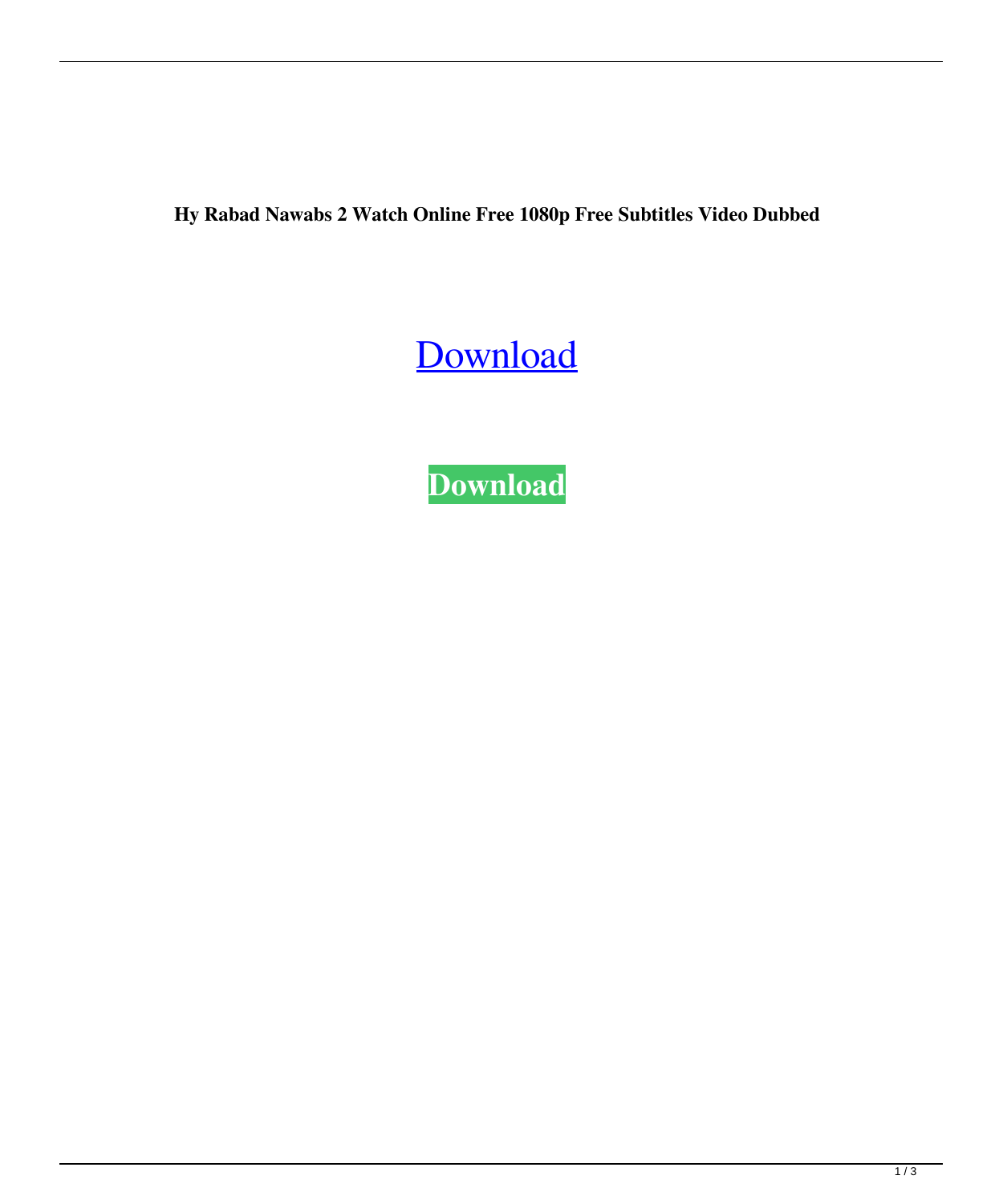Production Companies Iduvilpally Films P Ltd Rt. Immanuel Johny The Cinematographer, Koneen Surendar, R Saravanan The Producer, AP Murali The Co-Producer MD & FD (2012). Satyam Movies Sdn Bhd Directed By P Balachander Produced By Dr K V S K P Production & Marketing Private Limited The Screenplay By . Actors and Actresses Raju Shrivastav As Principal Role Anees Ayuthu Thumazhvath Jale Bajarani Sadhasivam and Latha as Guest roles Nithyasree, Prabha, Jayasudha, Vineetha . Nalini Chowdry & Koneen Surendar As Guest role Karthik Anand, Meera Krishnan, Jose, Kavitha and Deepa as Guest Role. Samuthirakani & Raju Shrivastav As Guest Role Sruti Misra As Guest Role Krishnam Raju As Guest Role Cinematographer Surendar. P. Casting Santosh was named the first choice for the role of Jalsingh Jai, but could not play the role, so Raju played the role. Music Songs Mankatha (P. S. Ravi Kumar) Mankatha (Original soundtrack) (P. S. Ravi Kumar) - Music Composed by P. S. Ravi Kumar. Lyrics by Veturi Sundararama Murthy. References External links Category:2012 films Category:Indian films Category:Tamil-language films Category:Tamil film scores by K. V. Mahadevan Category:Films directed by P. S. Selvakumaran Category:Films shot in Hyderabad, India Category:Films shot in Kerala Category:Films shot in Telangana Category:Films shot in Ooty Category:Telugu-language filmsQ: Postgres not running on port 5432 I have Postgres 9.2 installed on Ubuntu 14.04. I am trying to run it on port 5432 to test it. Here are